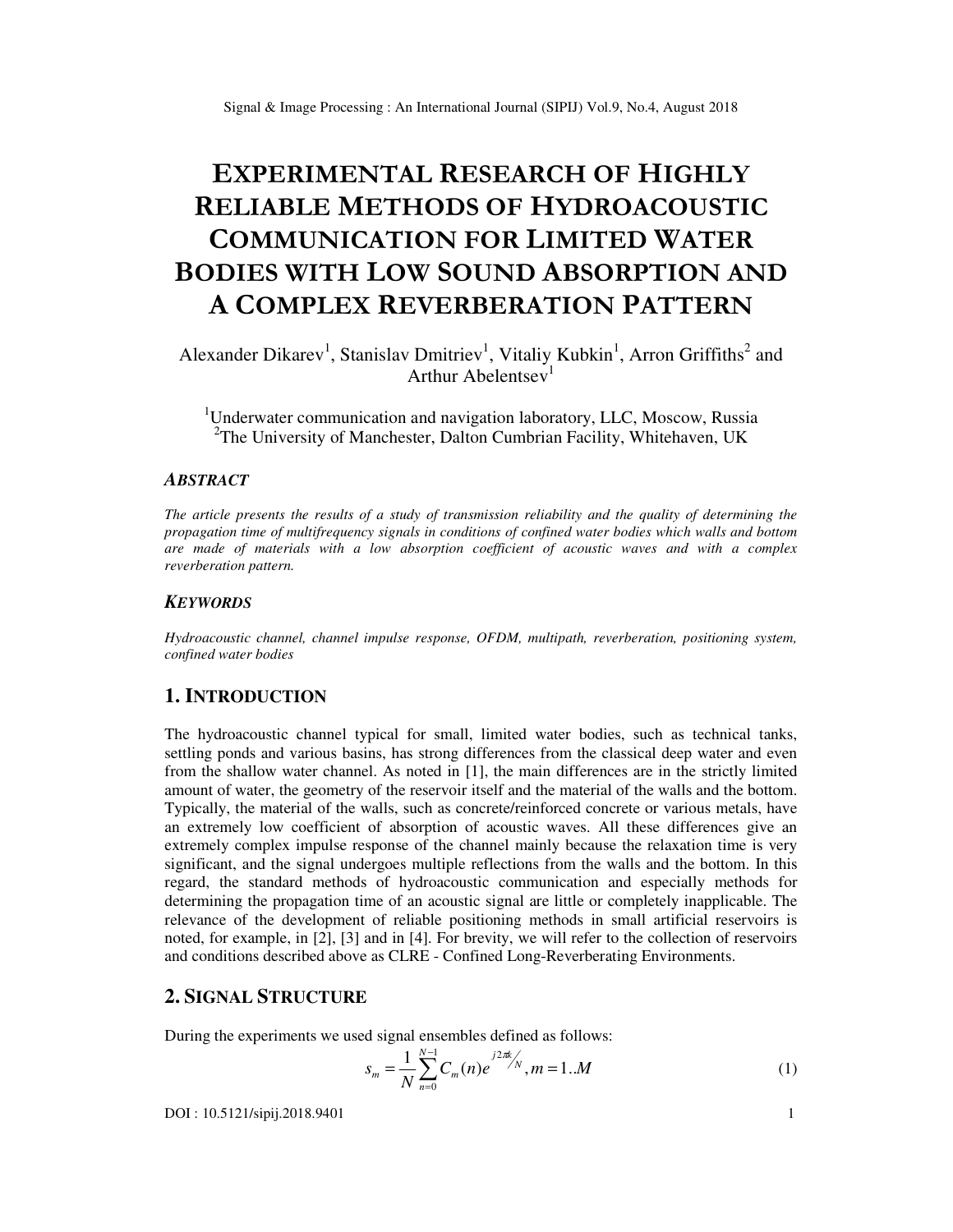where N is the size of the discrete Fourier transform (FFT) window, m is the sequence number of the signal in the ensemble, and M is the ensemble size.  $C_m(n)$  is some discrete function such that:

$$
C_m(n) = \{c_m(n - f_c), n = f_c..f_c + N_m; 0\}, n = 0..N - 1
$$
\n(2)

where  $C_m(n)$  is the ensemble of pseudo-noise binary sequences (PNS), m is the size of the ensemble,  $N_m$  is the size of the sequence,  $f_c$  is the shift of the argument of the function  $C_m(n)$ , such that  $C_m$ (fc) =  $C_m$ (0).

As PNS ensembles  $C_m$ , M-sequences of length 4095 ( $2^{12}$ -1) were used in the experiment and the N window size of the FFT was chosen equal to  $2^{14}$  (16384). The ensembles of sm signals obtained according to (1) and (2) are frequency-modulated signals with orthogonal arrangement of subcarriers (so-called OFDM [5]), where the subcarriers are modulated according to the selected PNS, and the shift of argument  $f_c$  determines the index (and, frequency) of the lower subcarrier. The use of signals of this type is aimed at solving the following problems: reducing the signal duration while simultaneously increasing the PNS length, maximizing the effective use of the frequency band, and increasing the noise immunity of the signal from frequency selective fading caused by multipath and reverberation [6].

## **3. SCHEME AND DESCRIPTION OF THE EXPERIMENT**

The experiment was conducted in a metal tank size  $3 \times 1.5 \times 1.2$  meters. The thickness of the material of the walls and the bottom of the tank is 5 mm. In the tank, there are no means of acoustic muffling. The water temperature at the time of the experiments was 24.0 °C. All measurements were made in a local coordinate system, the reference point of which is in the centre of the horizontal section of the tank at the water level, the vertical axis is directed downwards. In the experiments, 4 transmitters and a receiver were used. Their coordinates for all the experiments are summarized in Table 1.

| Receiver/Transmitter | X, m     | Y, m   | Z, m |
|----------------------|----------|--------|------|
| $T_1$                |          | 0.7    | 0.5  |
| T <sub>2</sub>       | 1.445    |        | 0.5  |
| $T_3$                |          | $-0.7$ | 0.5  |
| T <sub>4</sub>       | $-1.445$ |        | 0.5  |
| $\rm R_1$            | $-1.125$ |        | 0.5  |
| $R_2$                |          |        | 0.5  |
| $R_3$                | 1.125    |        | 0.5  |

Table 1. Coordinates of the receiver and transmitters in experiments

Separate experiments consisted of recording signals at the points  $R_1$ ,  $R_2$  and  $R_3$ , radiated cyclically with the help of transmitters  $T_1$ ,  $T_2$ ,  $T_3$ ,  $T_4$ . At each of the points  $R_1$ ...3, 5 records were obtained, every of which contains 250 signals from each of the transmitters  $T_{1..4}$ , which gives a total of 1250 signals for particular receiver position (5000 signals in the sum for four transmitters). In this case, each transmitter has its own PNS and, therefore, its signal from the ensemble  $S_m$ . As part of the experiment, the delay td between the time of the beginning of the emission of signals from each of the transmitters was 500 milliseconds. The sampling frequency  $F_s$  in all the experiments is 96 kHz, the size of the FFT conversion window is  $N = 16384$ , the frequency shift is  $f_c = 2048$ . Thus, the width of the used frequency band B is:

$$
B = \frac{F_s}{N} N_m \approx 23994.14 Hz
$$
\n(3)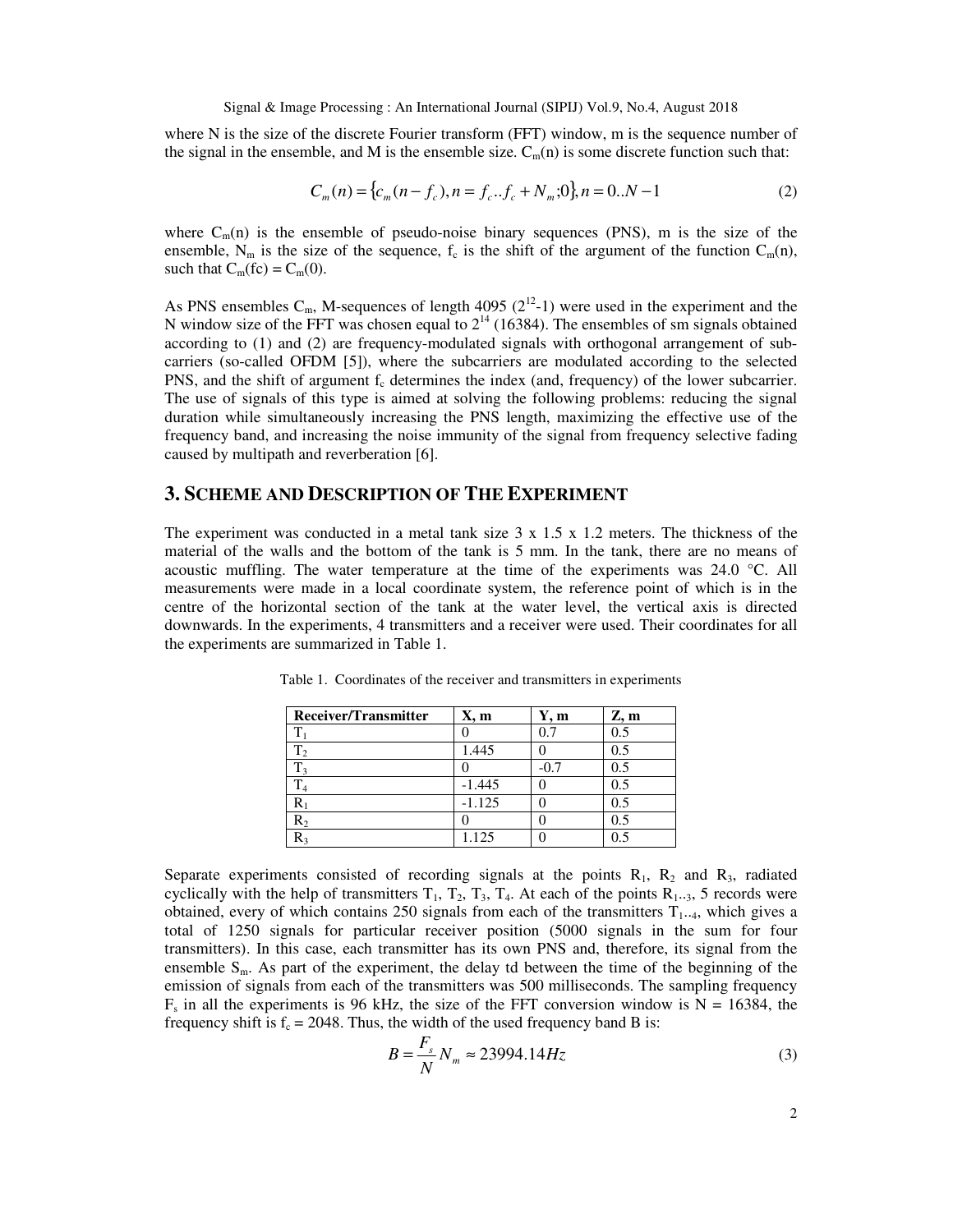Signal & Image Processing : An International Journal (SIPIJ) Vol.9, No.4, August 2018 In this case, the lower frequency of band B is:



Figure 2. Experimental equipment

Figure 2 shows two of the four transmitters (along with the sides of the pool) and the receiver (in the middle). The timing of the arrival of signals from the transmitters  $T_1 \cdot T_4$  is determined by means of matched filtering. The response of the matched filter is determined by correlation with the template  $T_m$  obtained because of the m-th sequence from ensemble  $C_m$ :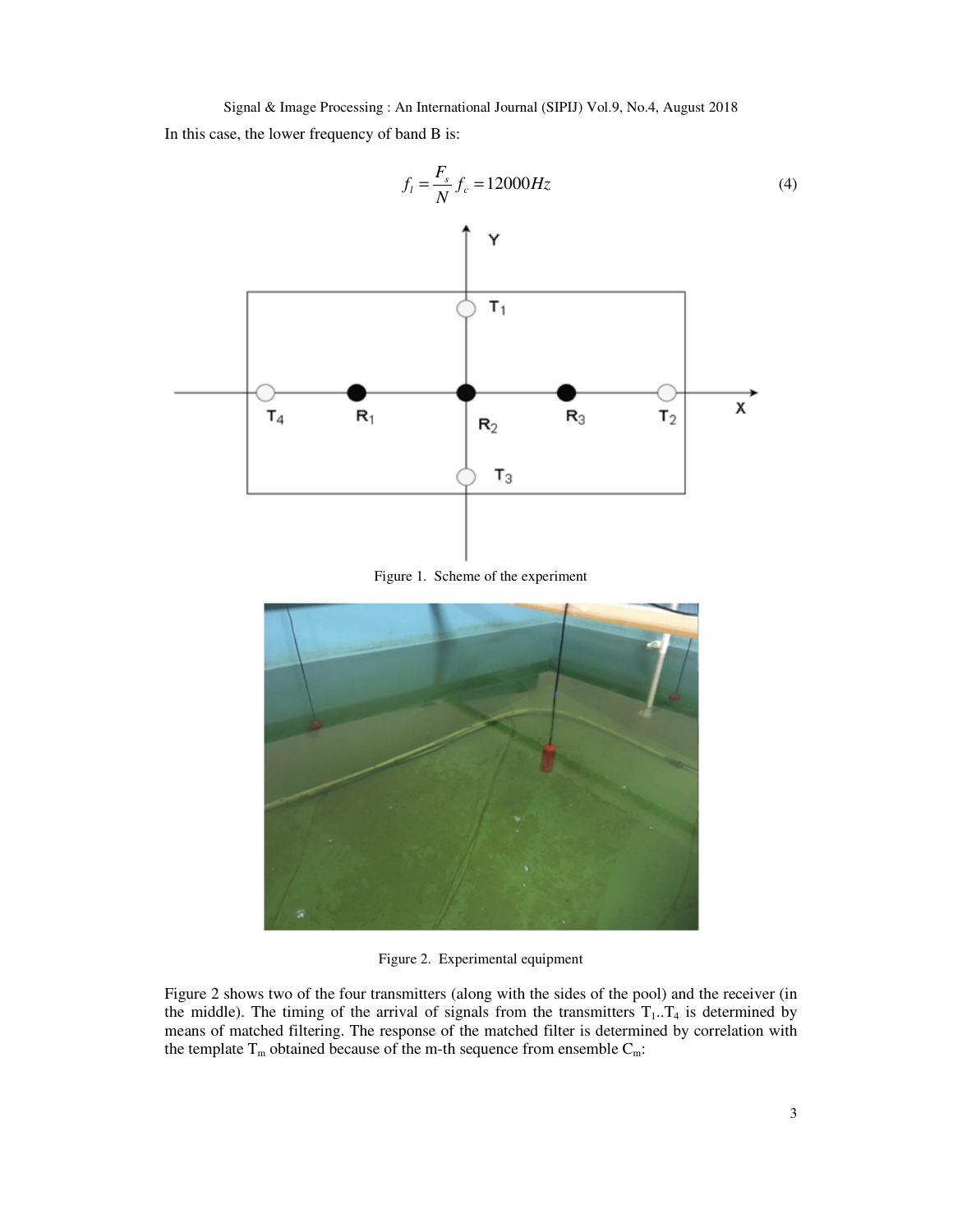$$
p(t) = \left| \text{Re}(s(f) \cdot \text{conj}(T_m(f))) \right| \tag{5}
$$

Where S(f) is the spectrum of the input signal in the processing window. The signal-to-noise ratio at the output of the matched filter is determined from (6):

$$
SNR = \frac{P_{\text{max}}^2 \cdot N}{\sum_{t=0}^{N} P(t) - P_{\text{max}}^2(t)}
$$
(6)

Figures 3 and 4 show the receiver and transmitter circuits, respectively.



Figure 3. Receiver circuit



Figure 4. Transmitter circuit

As a signal generator, the STM32F4 Discovery board is used. The signal from the DAC board is sent to the power amplifier, and with the help of the 4-channel relay unit, the amplified signal is fed to the corresponding transmit antenna.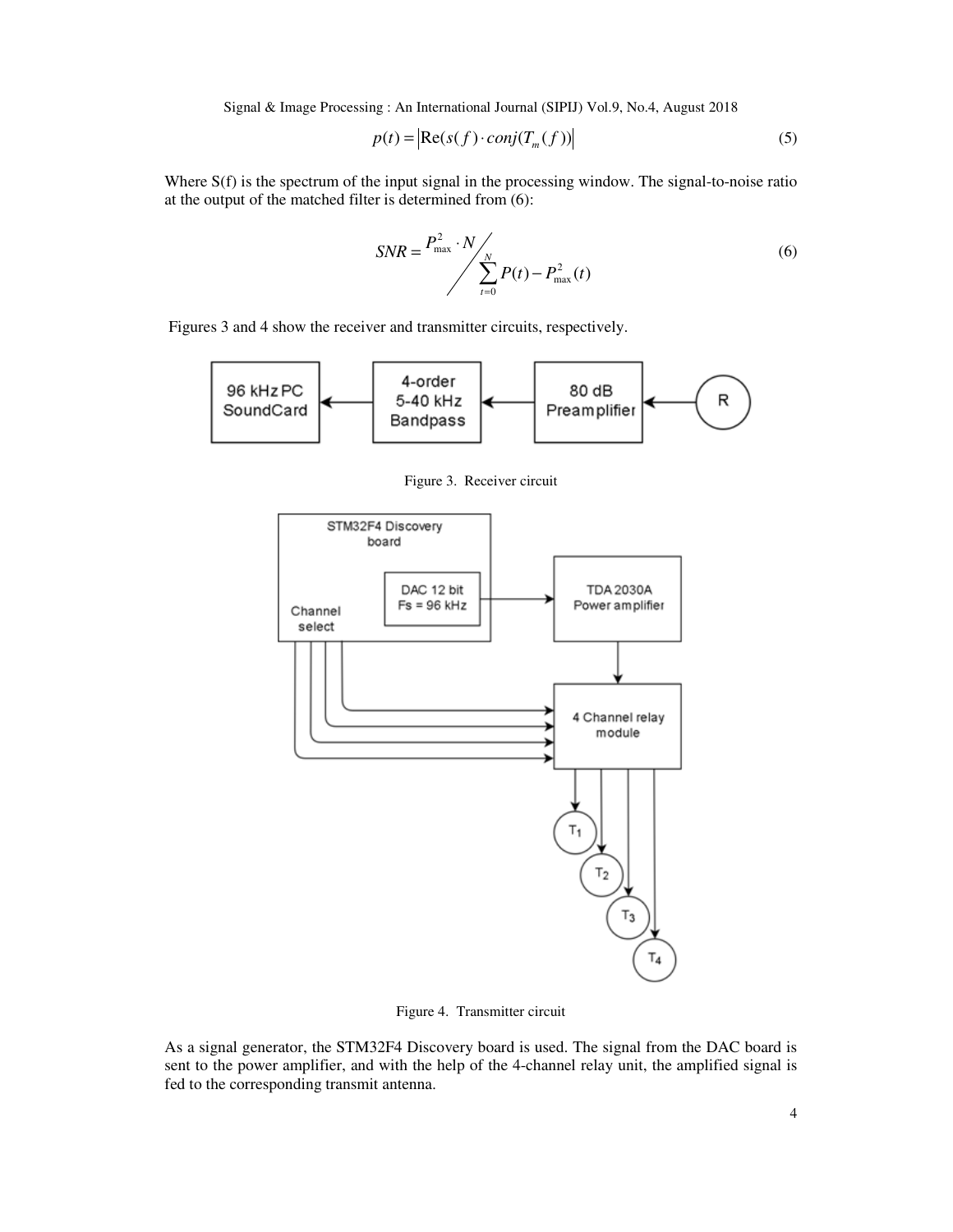According to the arrangement of the transmitting antennas and subtracting the fixed delay between the radiation from different channels, and assuming the sound speed for the given conditions (t = 24 °C, s = 0 PSU, p = 0.04903 bar) according to [7] equal to 1493.9 m/s, the difference in the arrival times of the signals should correspond to the data given in Table 2:

| Receiver | $T_1$ - $T_2$ , msec | $T_1$ - $T_3$ , msec | $T_1$ - $T_4$ , msec |
|----------|----------------------|----------------------|----------------------|
| n        | $-0.834$             |                      | 0.673                |
| ĸ٥       | $-0.499$             |                      | $-0.499$             |
|          | 0.673                |                      | -0.834               |

Table 2. Estimated differences in arrival times

In this case, according to the sampling frequency used,  $F_s = 96$  kHz, the time resolution is  $1/96 =$ 0.010417 msec. It is assumed that during one radiation cycle for all four channels the sampling rate is stable.

# **4. EXPERIMENTAL RESULTS**

Figure 5 shows the typical response of a matched filter (impulse response of a channel). The impulse response illustrates the complex nature of the reverberation pattern. The allocation of the "direct ray" is difficult - the position of the maximum does not correspond to the actual beginning of the signal (see Figure 6) and is related to the summation of the re-reflected signal. This situation is typical for CLRE. It is worth mentioning that in addition to the described signals with base 4095, attempts were made to use signals with a smaller base (2047 and 1023), but, in view of their worse correlation properties, they do not provide 100% detection under the conditions described, unlike signals with base 4095.



Figure 5. Typical impulse response in one of the experiments

In Figure 6, the response of the matched filter is superimposed on the time domain of the received signal, from which it becomes clear that the actual position of the signal beginning cannot be reliably estimated by the maximum response of the matched filter. Instead, to determine the true arrival time of the "direct" ray was used as an empirical rule: the direct "ray" is the extremum of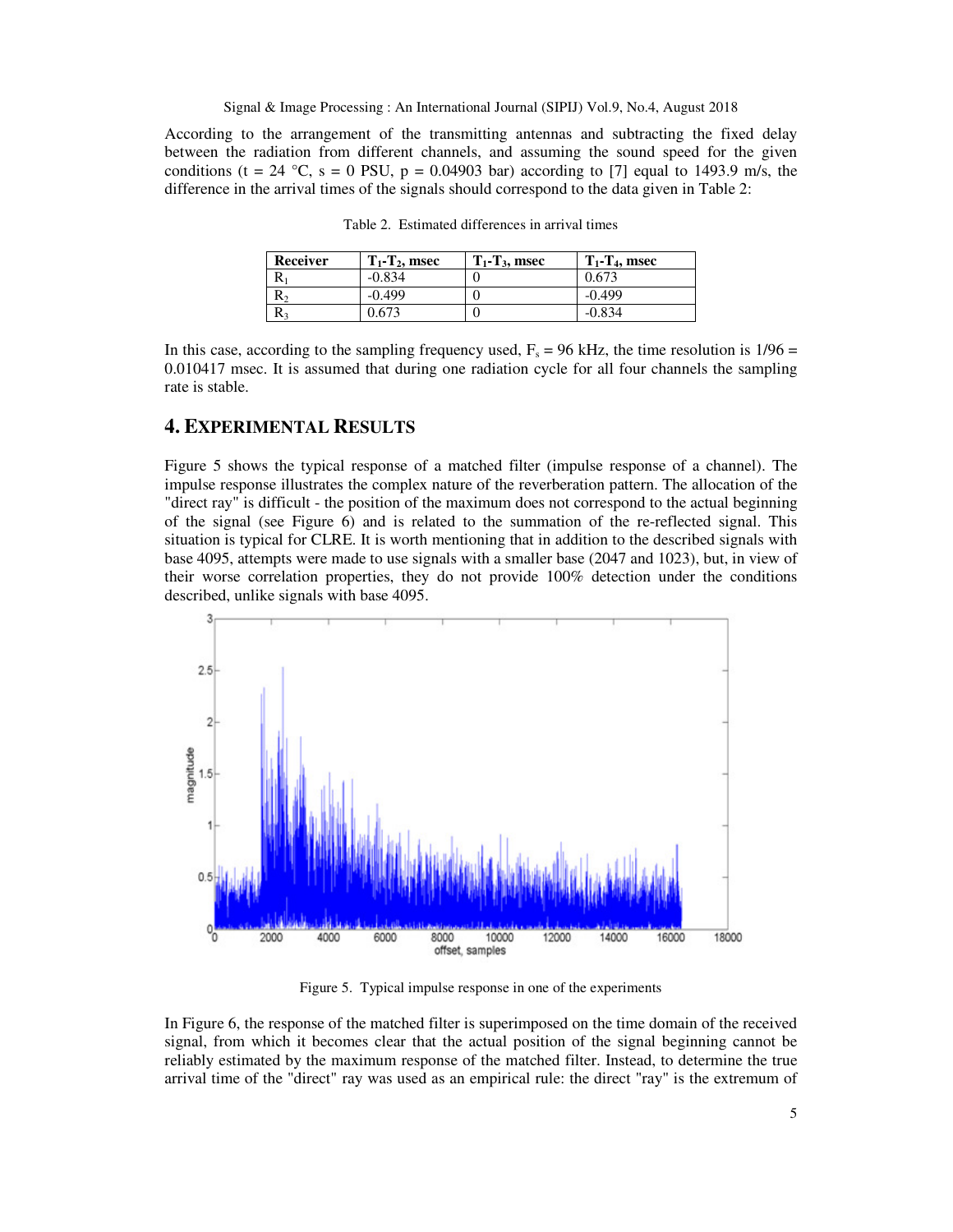the response of the matched filter, which is earlier than the global maximum, no more than 2000 samples, with a value of at least 4.1  $\mu$ , where  $\mu$  is the average value in the response of the matched filter. This approach allowed to obtain the experimental values of the times of arrival times closest to the calculated ones, the values obtained are summarized in Table 3. The value of 2000 samples is determined mainly by the difference in the path of the direct beam and the sum of the reflected signals, which gives the maximum in the response of the matched filter. This value was obtained by direct analysis of the total volume of the received impulse response of the channel (responses of the matched filter). Factor 4.1 was chosen experimentally, starting from the conditions for minimizing the discrepancies between the calculated and experimental data.



Figure 6. Received signal in the time domain with the superimposed response of the matched filter

Table 3. Experimental differences in arrival times with the corresponding values of root-mean-square deviation

| Receiver  | $T_1$ - $T_2$ (std), msec | $T_1$ - $T_3$ (std), msec | $T_1$ - $T_4$ (std), msec |
|-----------|---------------------------|---------------------------|---------------------------|
| $\rm R_1$ | $-1.101(0.042)$           | 0.036(0.011)              | 0.687(0.015)              |
| $\rm R_2$ | $-0.495(0.012)$           | 0.007(0.012)              | $-0.520(0.015)$           |
| R,        | 0.695(0.015)              | $-0.014(0.012)$           | $-1.167(0.031)$           |

Corresponding obtained values of standard deviation (see Table 3) allow considering the obtained results as reliable. The discrepancy with the calculated differences expressed in distance measures is given in Table 4.

Table 4. Discrepancies between experimental data and estimated (pseudo-ranges)

| Receiver | $E \, d_1-d_2$ , m | $E \, d_1 - d_3$ | $E \, d_1 - d_4$ |
|----------|--------------------|------------------|------------------|
|          | 0.399              | $-0.054$         | $-0.021$         |
| R,       | $-0.006$           | -0.011           | 0.031            |
| Sэ       | $-0.033$           | 0.021            | 0.497            |

The values in Table 4 are substantially smaller than the dimensions of the transducers. One value is the order of the dimensions of the converter  $(-0.054 \text{ m})$ , and the two values reach a value of the order of 40 cm (shown in bold). Characteristically, the values with the greatest error correspond to those reciprocal arrangements of the transmitters and the receiver, at which the maximum distance between the receiver and one of the transmitters is reached (experiments  $R_1$  and  $R_3$ ,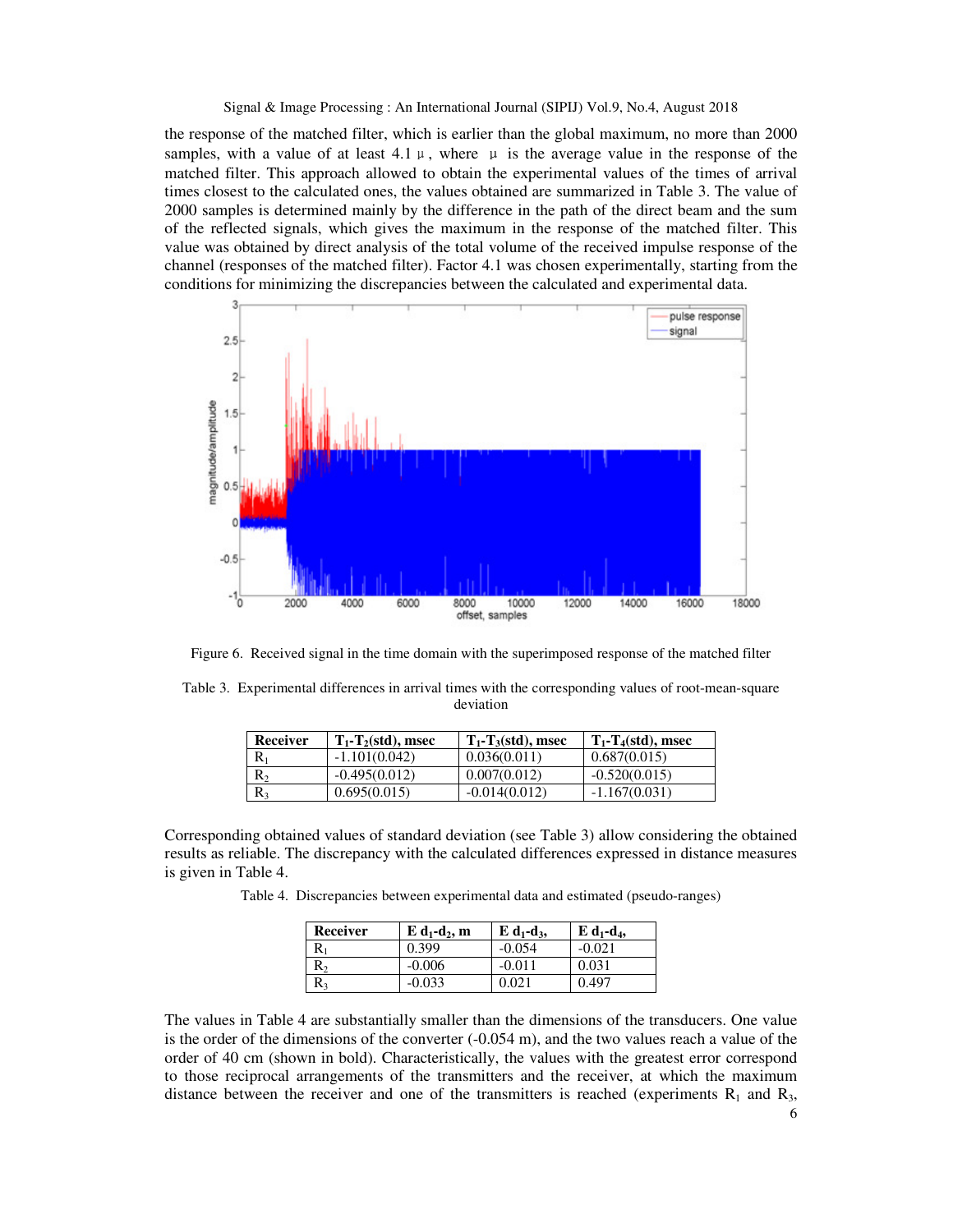transmitters  $T_2$  and  $T_4$ , respectively). Remarkably, the results obtained in the experiment  $R_1$  with the data obtained in the  $R_3$  experiment are in good adjustment (both mutual arrangements are geometrically mirror-like).





Figure 7. TDOA values for transmitters  $T_1$  and  $T_4$  in experiment  $R_3$ 

The graph in Fig. 7. Also allows to talk about the reliability of the results - the range of values varies within 5-6 samples. Figures 8-10 show histograms of the distribution regarding delays between the direct and maximum ray. Based on this data, it can be argued that the delay between the direct and the maximum ray takes values from a limited range. This situation can be explained by the presence of stable maxima of the interference pattern, the relative magnitude of which varies: the global maximum "jumps" between a fixed set of stable positions. The very fact of the presence of the maximum ray is explained by the fact that the total energy of the reflections can significantly exceed the energy of the direct ray. This is the main difference CLRE from the conditions of natural water bodies, where a significant part of the energy is dissipated.

To explain the shape of the distributions shown in Fig. 8-10, additional research is required.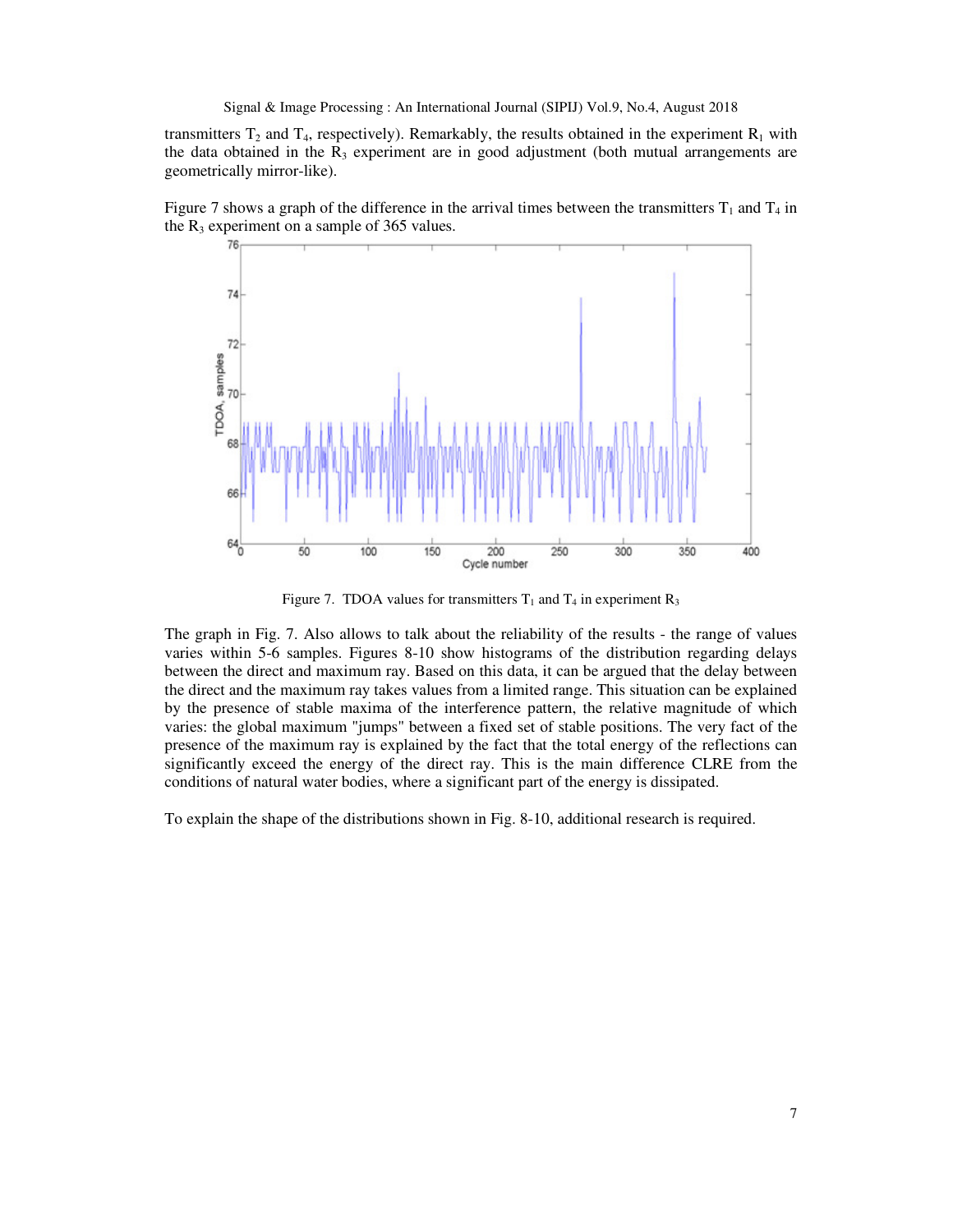Signal & Image Processing : An International Journal (SIPIJ) Vol.9, No.4, August 2018



Figure 8. Distribution of delays between direct and maximum rays (Experiment  $R_1$ )



Figure 9. Distribution of delays between direct and maximum rays (Experiment R2)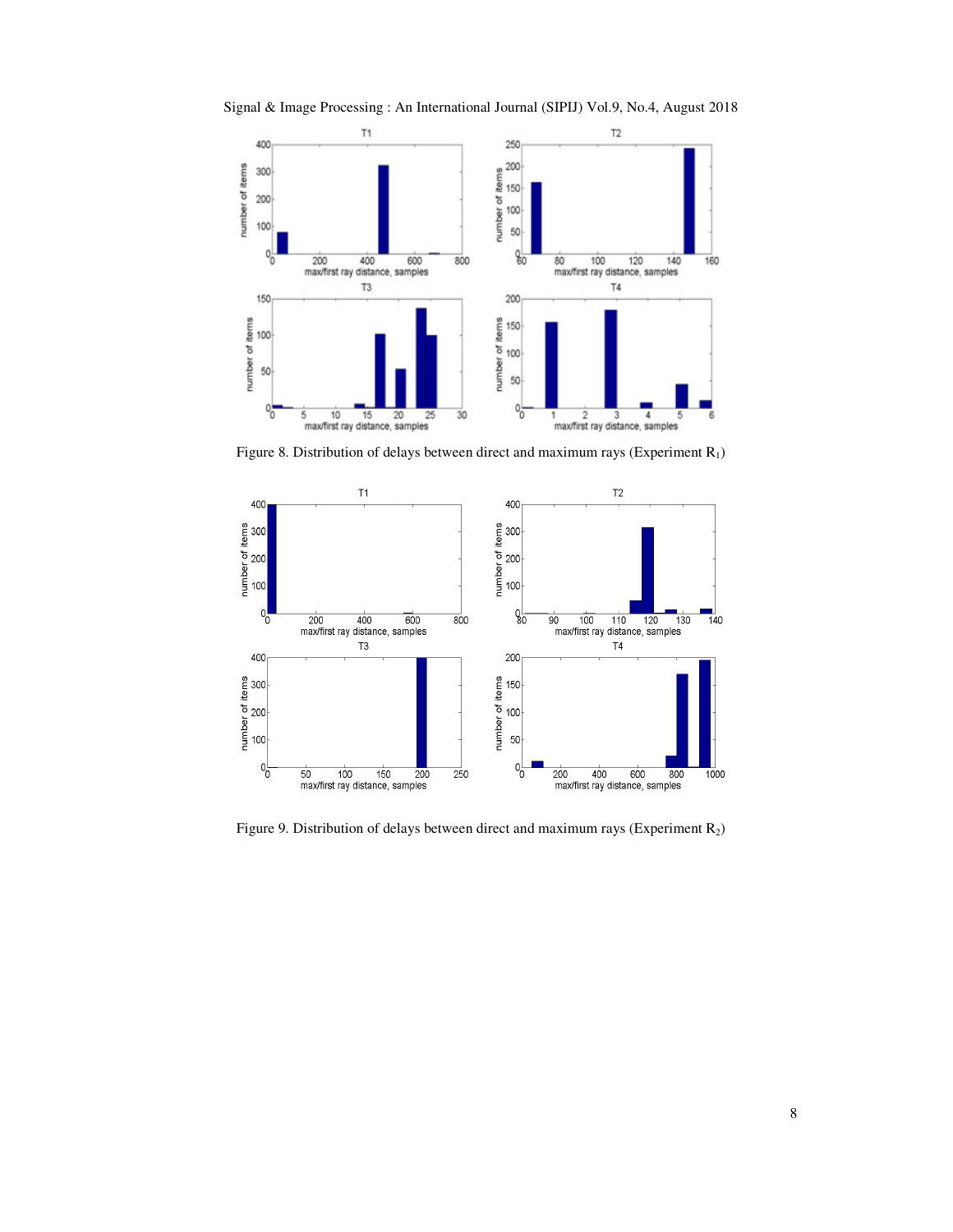



Figure 10. Distribution of delays between direct and maximum rays (Experiment  $R_3$ )

# **5. CONCLUSIONS**

According to the results of the study, one can state:

- CLRE specific hydroacoustic channel is characterized by a very complicated impulse response, wherein the overwhelming majority of cases the position of the peak of the impulse response determines only the position of one of the maxima of the interference pattern and does not determine the position of the direct ray which amplitude is much smaller;

- a stable determination of a useful signal presence can only be ensured if a length of a PN sequence is at least 4095 is used;

- The most effective modulation method is OFDM, which provides better spectral efficiency (compared to PSK, FSK);

- The developed empirical rule for estimating the position of the direct ray makes it possible to determine the time differences of arrival (for navigating) in most cases with an accuracy of the order of several samples (comparable to the size of the hydroacoustic antennas used), with an upper limit of 30 samples;

- in CLRE conditions it is possible to build a navigation system using equipment that utilizes the sampling frequency of 96 kHz;

The objectives of the further research are:

- analysis of the distributions of the path differences between the direct and maximum ray;

- the construction of a navigation system based on the described signal and methods of its processing;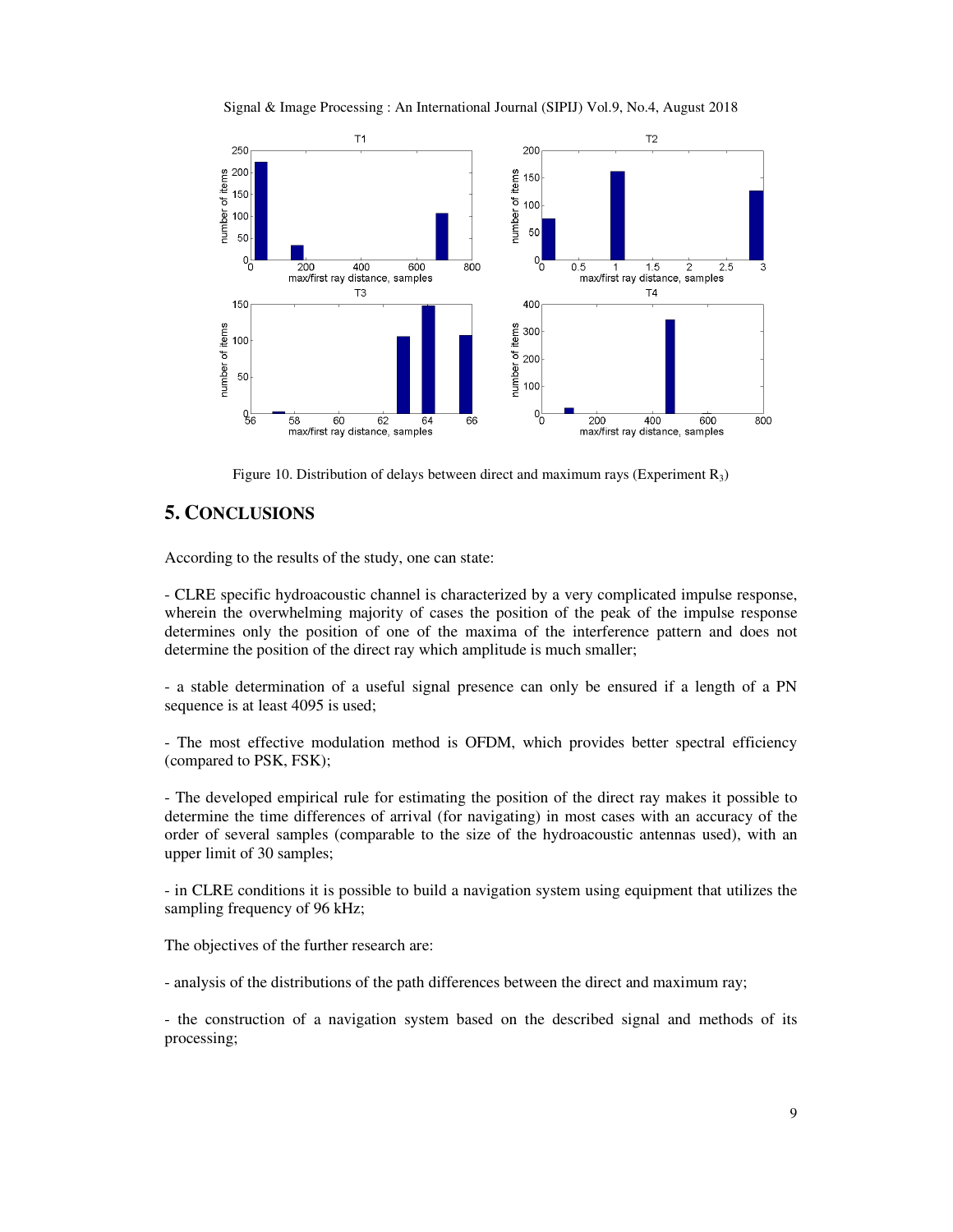#### **ACKNOWLEDGEMENTS**

The work is supported by:

- the Skolkovo Foundation www.sk.ru;

- the Foundation for Assistance to Small Innovative Enterprises in the Scientific and Technical Sphere www.fasie.ru;

## **REFERENCES**

- [1] Dikarev, A., Griffiths, A., Watson, S., Lennox, B., Green, P.R., Combined multiuser acoustic communication and localization system for uAUVs operating in confined underwater environments, 2015. IFAC Workshop on Navigation, Guidance and Control. Girona, Spain
- [2] Hussain, M., Trigoni, N., Distributed localization in Cluttered Underwater Evironments, The Fifth ACM International Workshop on Underwater Networks (WUWNet), Sept-Oct 2010, Woods Hole, Massachusetts, USA.
- [3] Nawas, M., Hussain, S., Watson, S., Trigoni, N., Green, P.N., An underwater Robotic Network for Monitoring Nuclear Waste Storage Ponds, In Sensor Systems and Software, Springer 2009. (ISSN 1867-8211 ISBN-10 30642-11527-6, ISBN-13987-3-642-11527-1).
- [4] York, T.A., Green, P.N., Green, P.R., Phasouliotis, A., Qu, Z., Watson, S., Hussain, M., Nawaz, S., Trigoni, N., Stanley, S., "Acoustic Sensor Networks for Decommisioning", Measurement and Control, Vol.45/2, pp.48-54, March 2012.
- [5] Yang, J. Ching-Nung (October 10, 2001), "What is OFDM and COFDM?". Shoufeng, Hualien 974, Taiwan: Department of Computer Science and Information Engineering National Dong Hwa University. Retrieved 2017-04-16.
- [6] Ahmed Alshammari, Saleh Albdran. Effects of Fading Channels of OFDM, IOSR Journal on Engineering (IOSRJEN), Volume 2, Issue 9 (September 2012), pp. 116-121
- [7] G.S.K. Wong ans S Zhu, Speed of Sound in seawater as a function of salinity, temperature and pressure (1995) J. Acous. Soc. Am. 97(3) pp. 1732-1736

## **AUTHORS**

#### **Alexander Dikarev**

 received his M.Eng in Launching equipment of rockets and cosmic apparatus from Volgograd Technical State University, Russia. He has 10 years experience in underwater acoustic communication and navigation system design and development: in Research Insitute of Hydroacoustic Communications (Volgograd, Russia), The University Of Manchester (UK), now he is R&D Director in Underwater communication & Navigation laboratory (Moscow, Russia)



#### **Stanislav Dmitriev**

 received his M.Sc in Radiophysics in Volgograd State University, Russia. He has 10 years of experience in Underwater Acoustic communication & navigation system design & development: in Research Insitute of Hydroacoustic Communications (Volgograd, Russia), now he is Engineering Director in Underwater Communication & Navigation laboratory (Moscow, Russia)